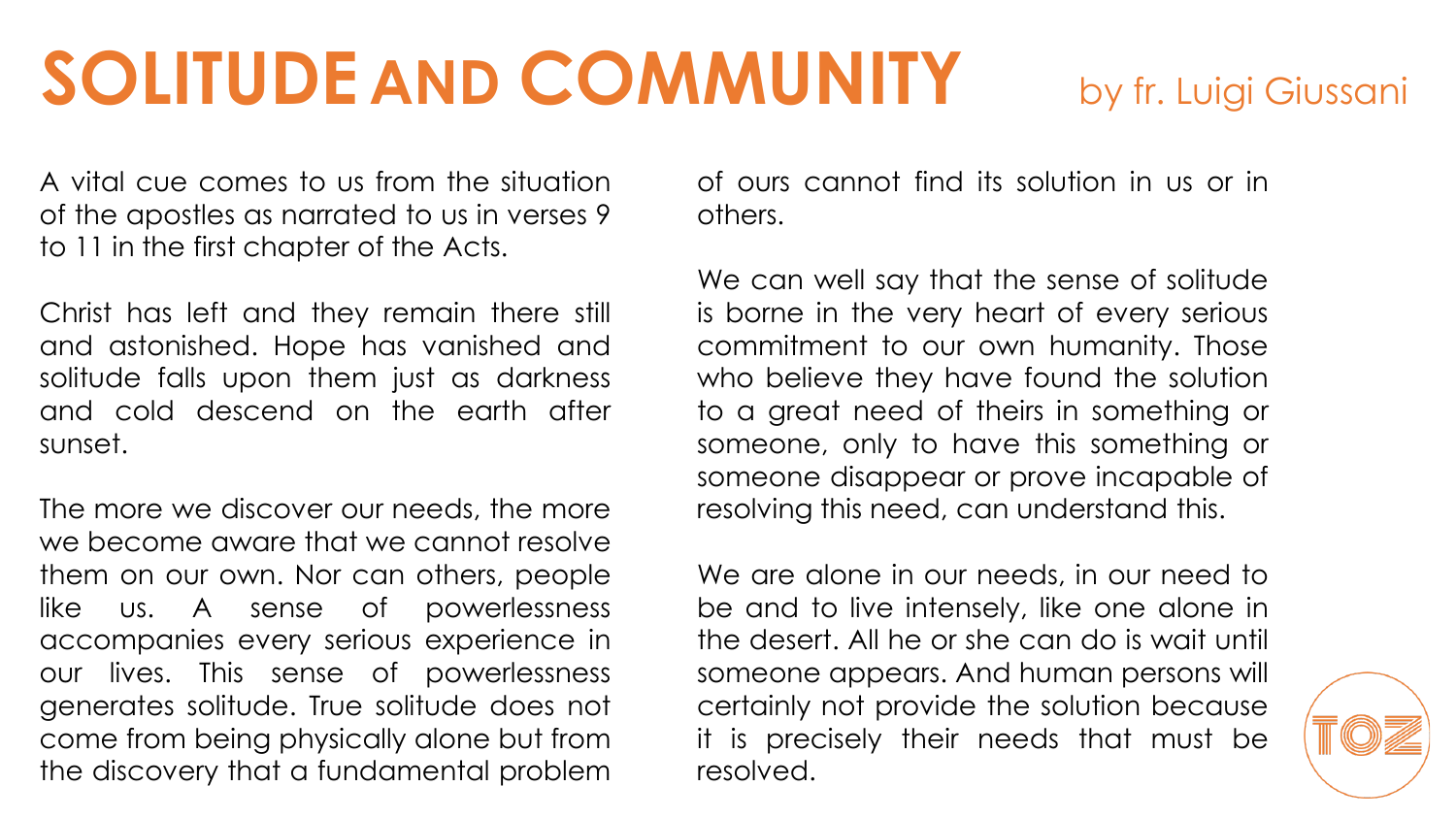# **SOLITUDE AND COMMUNITY** by fr. Luigi Giussani

The apostles returned to the place where Christ had ascended into heaven and they stayed together.

One who truly discovers and lives the experience of powerlessness and solitude does not remain alone. Only one who has experienced powerlessness to its depths, and hence personal solitude, feels close to others and is easily drawn to them. Like someone lost, without shelter in a storm, he or she feels his or her cry at one with the cries of others, his or her anxiety and expectation at one with the anxieties and expectations of all others.

Only one who truly experiences helplessness and solitude stays with other people without self-interest, calculation, or

imposition, yet at the same time without "following the crowd" passively, submitting, or becoming a slave of society. You can claim to be seriously committed to your own human experience only when you sense this community with others, with anyone and everyone, without frontiers and discrimination, for we live our commitment to what is most deeply within us and therefore common to all. You are truly committed to your own human experience when, saying "I," you live this "I" so simply and profoundly that you feel fraternally bonded to any other person's "I." God's answer will reach only the person committed in such a way. It must immediately be pointed out that this solidarity with all of humanity is achieved in a particular place.